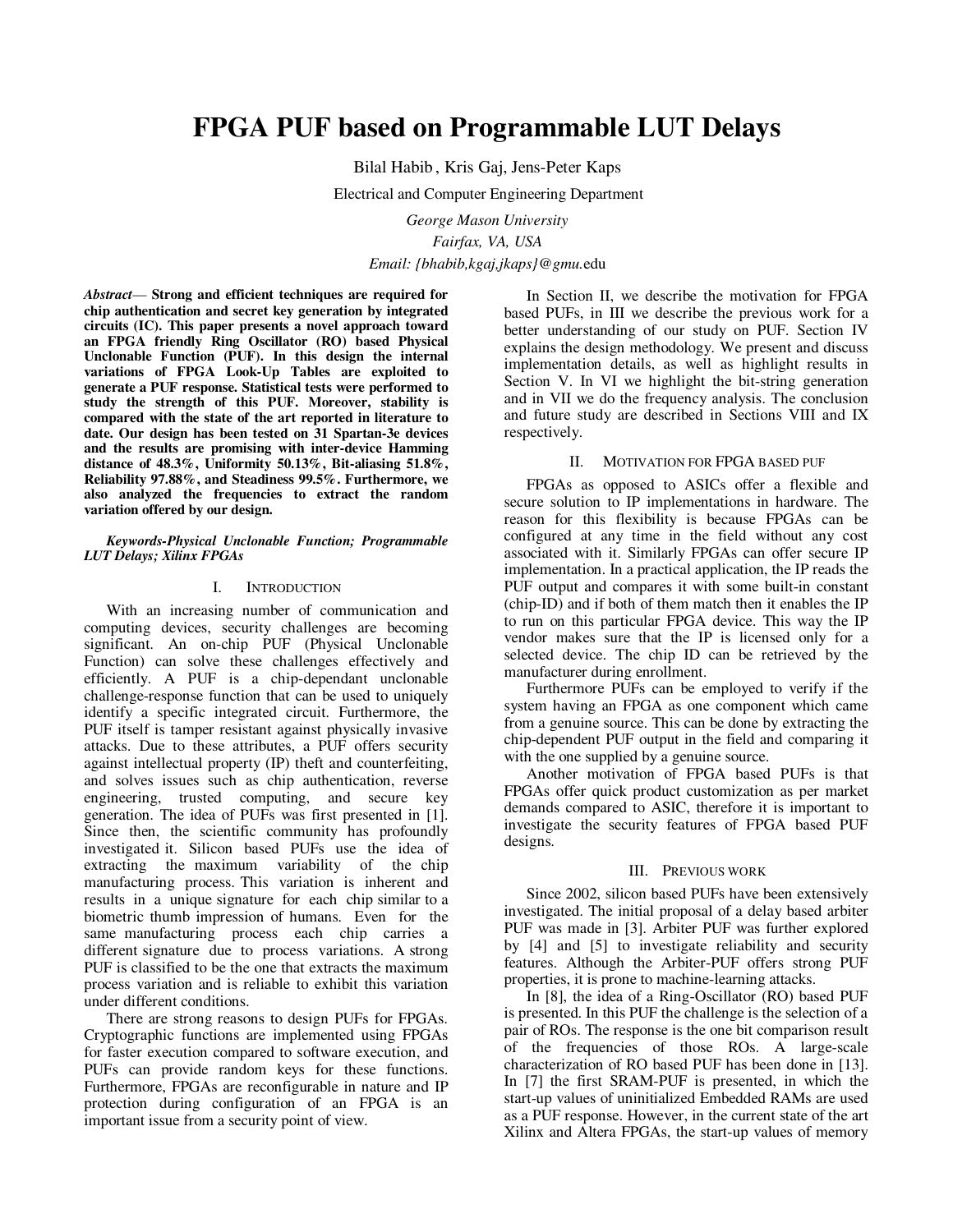locations are controlled by the chip manufacturer, which renders SRAM PUF useless for FPGAs. In [9], Butterfly-PUF is presented, which requires symmetric paths between registers for causing metastability. FPGA tools do not offer complete access to symmetric design at the wire level, therefore, routing schemes make it hard to achieve symmetric butterfly design on FPGAs. This fact has been verified by [15] for both Arbiter and Butterfly PUF. In [12] and [20], the concept of programmable delay lines is presented, in which the LUT delays are used to create a metastable condition which is further used to develop a PUF and TRNG respectively. Our approach is to employ the concept of programmable delay lines in ring oscillators based PUF for improving the number of independent response bits. We did not create metastability for randomness. In [11], Maiti et al. presented an RO PUF, in which multiplexers were introduced in the ring to select different paths inside the ring. In this design, only two rings with identical paths were compared at a time because the authors wanted to determine a configuration which resulted in the maximum frequency difference between two ROs. However, in our case, the path outside of the LUTs stays constant. Therefore, we minimize the impact of routing or wire delays on the frequency of ring oscillator. Hence, the randomness is purely due to internal LUT variation. This delay is the significant and deciding factor in the comparison of two ring oscillators. In [17], the number of configurations of ring oscillator has been improved by introducing a latch in the path of a ring, making it impossible to compare a latch-path with nolatch-path. Our approach is completely different because we do not introduce anything in the path of a ring. We extract only the randomness inherent in LUTs, where we have the luxury of comparing any configuration of a LUT with any other configuration i.e., any configuration from '000' to '111' with any other configuration from '000' to '111'. All configurations are applied to LUT input lines. We will show in the next section that the programmable delay offers to generate random and independent bits with a very strong capability to repeat them.

# IV. DESIGN METHODOLOGY

Our PUF is designed for Spartan xc3s100e devices, where each CLB has four slices, each with two 4-input LUTs. Our PUF design is based on a RO, which has one AND gate and three inverters. This design uses one LUT for an AND gate and three LUTs for inverters. We used one LUT-input to connect in a ring, while the remaining LUT-inputs are varied in order to generate programmable delays, as shown in Fig. 1.

In Fig. 1, three inverter LUTs in a ring are connected to three delay lines each, while the remaining LUT is tied to two lines. Because we wanted to analyze the maximum effect of delay lines on the ring oscillator frequency, therefore we connected all free LUT inputs to our programmable delay controller. All the LUT inputs are locked by using a *LOCK\_PINS* attribute provided by Xilinx tools. By doing so we ensured that all interconnects leading to LUT inputs are fixed and cannot be arbitrarily changed by routing tools. Additionally we ensure that all the rings are identical and are subject only to CLB internal routing delays. In order to achieve this, we defined each ring oscillator as a macro and placed them at selected locations. The output of this ring oscillator is fed into a 32-bit counter, which determines the frequency of this oscillator. It is important to mention that the response from our design is solely dependent on the internal variation of FPGA LUTs, and variations due to routing delays are minimized. In particular, our method eliminates any differences in routing paths (and thus routing delays) caused by the tools.



Figure 1. Single Ring-Oscillator with programmable delay lines

Figure 2 shows the placement of 130 ROs that make up our PUF. Each ring oscillator is constrained in a single CLB. In this design, 130 rings are configured at the center of a chip in a 13x10 matrix, The chip under test does not allow us to place 130 rings in a square format placed at the center of a chip. In Figure 2 rings start from the bottom left (R0) corner and the last one is shown at the top-right corner numbered R129.

We selected 130 as a number of rings, because the FPGA devices available to us had 240 CLBs in total. We cannot use all CLBs for rings, because we need some logic resources to use for control purposes as shown in the Table 1.

We could have decreased the slice count by forcing two rings per CLB (as each CLB slice contains two neighboring LUTs), but we intentionally rejected that approach, because the two rings might lock with each other, and hence their frequency affect each other. This phenomenon is also reported in [16].

For data retrieval we used Enhanced Parallel Port (EPP protocol), which has a very small area imprint. On the PC side, Digilent Port Communications (DPC) utilities were used, which are provided with Digilent Adept software.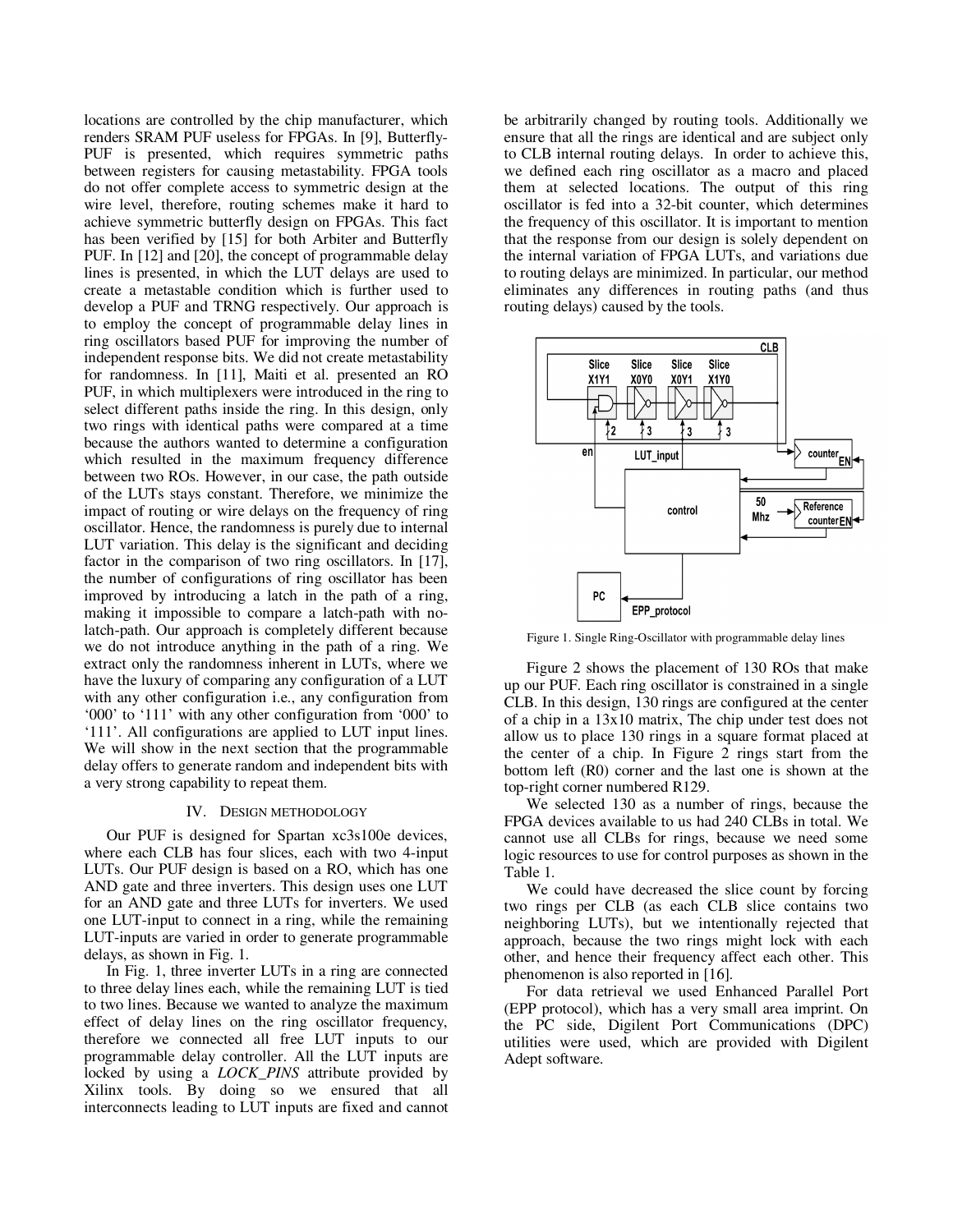

Figure 2. PUF array configuration of 130 RO on Spartan xc3s100e device

|                           | Number of<br>slices occupied | Percentage |
|---------------------------|------------------------------|------------|
| Slices for<br>rings       | $4*130 = 520$                | 54.2%      |
| Slices for<br>other logic | 227                          | 23.6%      |
| Total<br>slices           | 747                          | 77.8%      |

Table 1. Area requirements of our design

# V. IMPLEMENTATION DETAILS

LUT\_input bits can be varied from '000' to '111', resulting in eight different frequencies of a ring oscillator. Additionally, these frequencies are highly repeatable for any particular ring as shown in Fig. 3. From Fig. 3, it is evident that the frequency varies significantly depending on the LUT\_input sequence. In [12] and [20], it is stated that maximum frequency is achieved with '000' and minimum with '111' sequence. However, based on our experiments, this is not always the case.



Figure 3. Frequency distribution due to LUT\_input bits variation

The pattern presented in Fig. 3 changes completely when we select another ring oscillator. Even a neighboring CLB exhibits a different pattern. One reason might be that we use Spartan-3e devices which are based on 90nm technology while in [12,20], Virtex-5 devices are used which are 65nm technology. We also observed that the standard deviation among 20 samples never exceeds 0.018 % of ring oscillator frequency. By using longer characterization time the noise further decreases. It is important to mention here that we did not test repeatability under different voltage and temperature conditions. We believe that the behavior should not be different from [11], for different voltage and temperature conditions, because Maiti et al. also used Spartan-3e devices in their experiment, which are based on 90nm technology.

We tested our PUF for different characterization times; which is the time required to allow the ring to oscillate freely. Each RO should be enabled for enough time, such that the delay pattern associated with each LUT input value is sufficiently repeatable as shown in Fig. 4. Preliminary investigation revealed that a small characterization time causes huge differences in the pattern. In Fig. 5, the characterization time is reduced from 1sec to 1msec and standard deviation increases among four runs from 0.018% to 0.15%.



Figure 4. Characterization time equal to 1 sec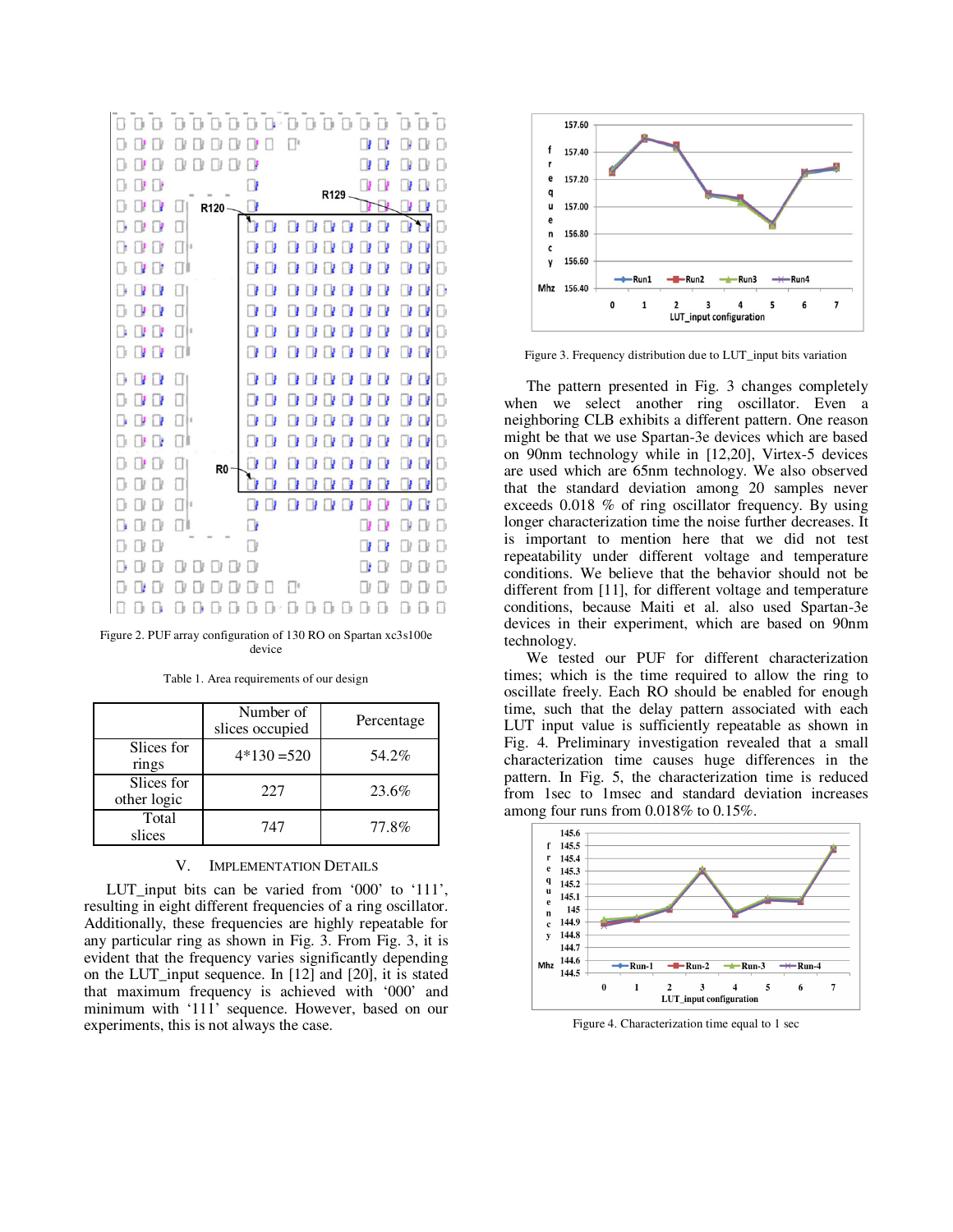

Figure 5. Characterization time equal to 1 msec

We used a characterization time of 1 sec when we extracted data from PUF, implemented on 31 Digilent boards. We did the frequency analysis of each ring and devised two schemes to analyze the improvement in the number of response bits.

# *Scheme # P1*

In this scheme, we compared eight frequencies resulting from eight different values (000 to 111) applied to LUT input of one ring oscillator with eight frequencies of the neighboring oscillator i.e., only ROs under the same configurations are compared. In post-processing, if fr0>fr1, the response is '1' otherwise it is '0'. To remove systematic variation (an unwanted correlated variation due to spatial location of a ring-oscillator on a chip), under each configuration, only the comparisons shown in Fig. 6 are made. Therefore, the PUF will output 8\*(r − 1) bits response for each FPGA, and chip ID is extracted from these 1032 bits.



Figure 6. Comparison of rings along the rows

## *Scheme # P2*

In this scheme we compared the frequencies along the CLB columns as shown in Fig. 7, where each circle shows a single comparison, otherwise it is similar to scheme P1. From this scheme, we were able to extract the same 1032 bit response. However, the inter-chip variation decreases to 95.34% from 96.6% as shown in Table 3. One reason is that the first row of the chips (R0-R9) were having the smallest frequencies and resulted in a similar response when compared to the frequencies of the  $2<sup>nd</sup>$  row (R10-R19). This behavior reduced the HD and subsequently the Inter-chip variation.



Figure 7. The comparison of rings along the columns

#### VI. BIT-STRING GENERATION

For 130 ROs, each ring pair is able to generate 8 bits due to 8 LUT configurations, which yields bitstring of length  $129*8 = 1032$  bits. In this work we only compare the neighboring rings to cancel out the effect of systematic variation. During comparison, if the frequencies of two rings cross, then we record 8 bits, otherwise a single bit is contributed toward the PUF ID. Therefore, during enrollment, we store for each ring number a corresponding crossover bit (i.e., we store pairs: (Ring #, c)). In Fig. 8, a meaning of the crossover is demonstrated.



Figure 8. Crossover of two rings

A thresholding technique as explained below is employed to discard those comparisons which are vulnerable to producing "bit-flips".

## *Thresholding Technique:*

 If an ID bit is flipped during regeneration then it reduces the reliability. In order to avoid this condition, a thresholding technique is employed which accepts a bit if the difference in frequency for any comparison is greater than 150kHz ( $\Delta f \ge 150$  kHz). Otherwise we discard that bit, because it can be flipped by noise during regeneration. But if the frequencies of two rings fail the thresholding condition ( $\Delta f \ge 150$  kHz), then only one bit is contributed towards the chip ID, and this bit is generated by the majority vote of 8 comparisons. Furthermore, ∆f is fixed at 150 kHz, because we observed that the average standard deviation among 20 samples of each frequency is around 30 kHz for all the rings.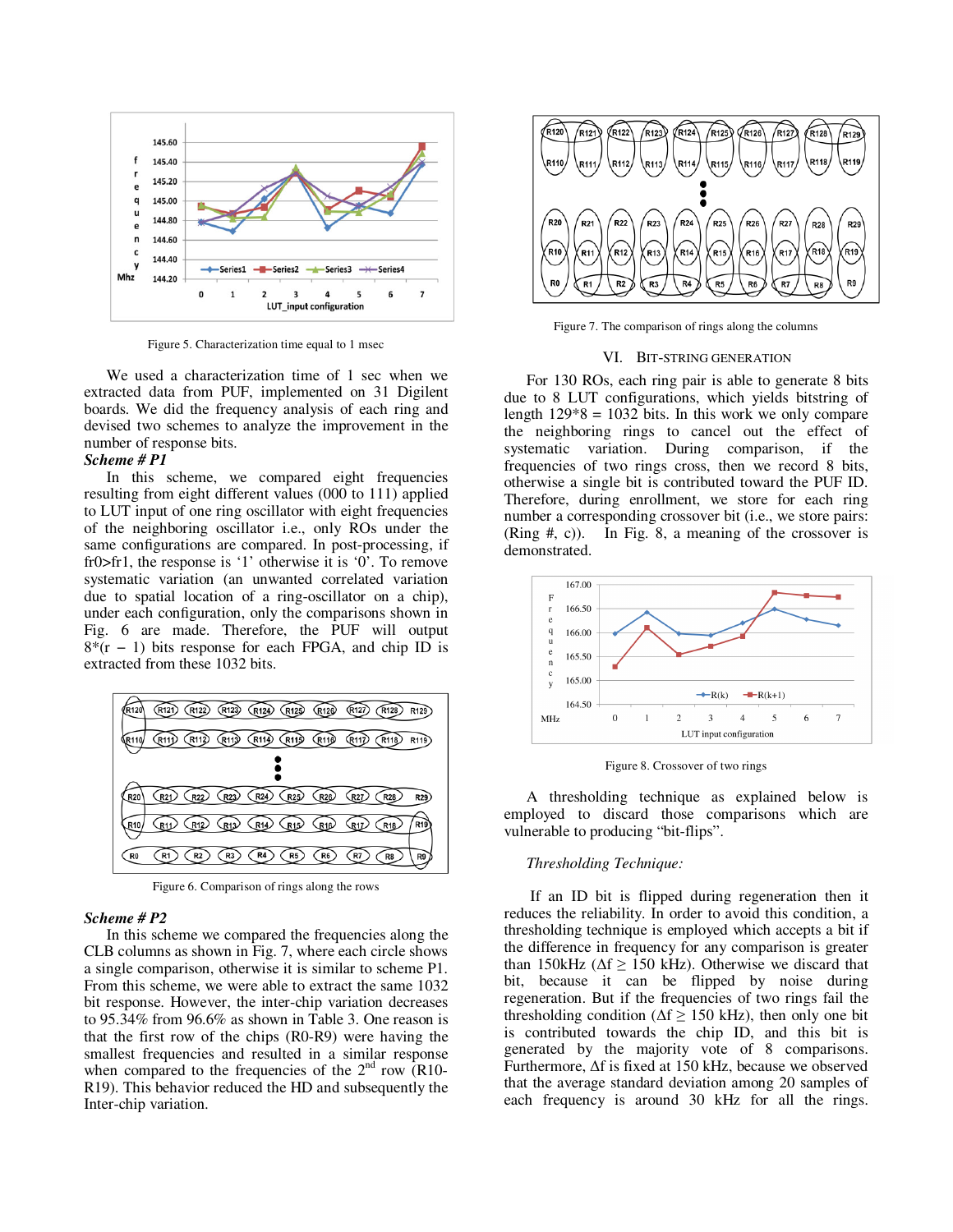Therefore, we keep it at least 5 times the standard deviation. After applying this condition, the number of strong bits per chip is 283 as shown in Table 2. We call this sequence of bits the Chip-ID. It is important to mention here that 283 bits is the minimum length of bitstring generated by a particular FPGA, all other devices generated more than 283 bits.

The more different a pattern is from another ring oscillator in absolute frequency terms, the stronger 8-bits we will get from their comparison.

|                              | Maiti et al.<br>$\lceil 22 \rceil$ | This work                |
|------------------------------|------------------------------------|--------------------------|
| No. of Chips $(N)$           | 193                                | 31                       |
| Samples (T)                  | 100                                | 20                       |
| No. of $ID's(K)$             | 1                                  | 1                        |
| ID size $(L)$ bits           | 511                                | 283                      |
| Ring oscillators (M)         | 512                                | 130                      |
| FPGA family<br>(Device used) | Spartan-3E<br>(XC3S500E)           | Spartan-3E<br>(XC3S100E) |

Table 2. Details of dataset

In Tables 2, 3 and 4 we compared our results with the results shown by Maiti et al. in [22]. Five PUF properties are listed in Table 3, they are briefly defined as:

**Uniformity**: Uniformity of a PUF estimates how uniform the proportion of '0's and '1's are in the PUF response.

(Uniformity)<sub>i</sub> = 
$$
\frac{1}{n} \sum_{l=1}^{n} r_{i,l} \times 100\%
$$
 (1)

**Uniqueness**: It represents the ability of a PUF to uniquely distinguish a particular chip among a group of chips of the same type.

Uniqueness = 
$$
\frac{2}{k(k-1)} \sum_{i=1}^{k-1} \sum_{j=i+1}^{k} \frac{\text{HD}(R_i, R_j)}{n} \times 100\%
$$
 (2)

**Bit-aliasing**: If bit-aliasing happens, different chips may produce nearly identical PUF responses, which is an undesirable effect.

$$
(Bit-aliasing)1 = \frac{1}{k} \sum_{i=1}^{k} r_{i,1} \times 100\%
$$
 (3)

**Reliability**: PUF reliability means how efficient a PUF is in reproducing the response bits.

$$
HD_{INTRA} = \frac{1}{m} \sum_{t=1}^{m} \frac{HD(R_i, R'_{i,t})}{n} \times 100\% \tag{4}
$$

# Reliability =  $100\% - HD<sub>INTRA</sub>$

**Steadiness**: Steadiness indicates how stably a PUF outputs the same responses to the same challenge sets.

$$
s_n = 1 + \frac{1}{\kappa} \sum_{k=1}^{K} \sum_{l=1}^{L} \log_2 \max (p_{n,k,l,1} \cdot p_{n,k,l,}) \quad (5)
$$

where  $p_{n,k,l,1} = \frac{1}{T}$  $\frac{1}{T}\sum_{t=1}^T r_{n,k,t,l}$ 

The following notations are used in equations (1) to (5).

| $N =$ total number of chips                                  |  |  |
|--------------------------------------------------------------|--|--|
| $n =$ index of a chip ( $1 \le n \le N$ )                    |  |  |
| $K =$ total number of identifiers(IDs) generated per<br>chip |  |  |
| $k =$ index of an ID in a chip ( $1 \le k \le K$ )           |  |  |
| $T =$ total number of samples measured per ID                |  |  |
| $t =$ index of a sample $(1 \le t \le T)$                    |  |  |
| $L =$ total number of response bit in an ID                  |  |  |
| $l =$ index of a response bit ( $l \le l \le L$ )            |  |  |
| $M =$ total number of ring oscillators                       |  |  |
| m = index of an oscillator ( $1 \le m \le M$ )               |  |  |
| $r = i s$ the PUF response bit                               |  |  |
| $\mathrm{R}$ i = Response of chip i                          |  |  |
| $Rj$ = Response of chip i                                    |  |  |

Table 3. Comparison with Maiti et al. [22]

|                   | P <sub>1</sub> | P <sub>2</sub> | Maiti | Ideal |
|-------------------|----------------|----------------|-------|-------|
| Uniformity        | 50.13          | 50.75          | 50.56 | 50%   |
| Uniqueness        | 96.6           | 95.34          | 93.98 | 100%  |
| Bit-aliasing      | 51.8           | 50.75          | 50.56 | 50%   |
| Reliability       | 97.88          | 98.1           | 99.13 | 100%  |
| <b>Steadiness</b> | 99.5           | 99.5           | 98.9  | 100%  |

We measured our PUF responses at room temperature and then generated results shown in Table 3, by running a script available at [23] on our PUF data.

From Table 3 and 4, it is evident that our result set is comparable to Maiti et al. However, we believe that with four times smaller PUF size (in-terms of the number of CLB slices for Ring Oscillators) we were able to generate more than twice as many bits per ring oscillator. Furthermore, our PUF-IDs are more biased towards '1',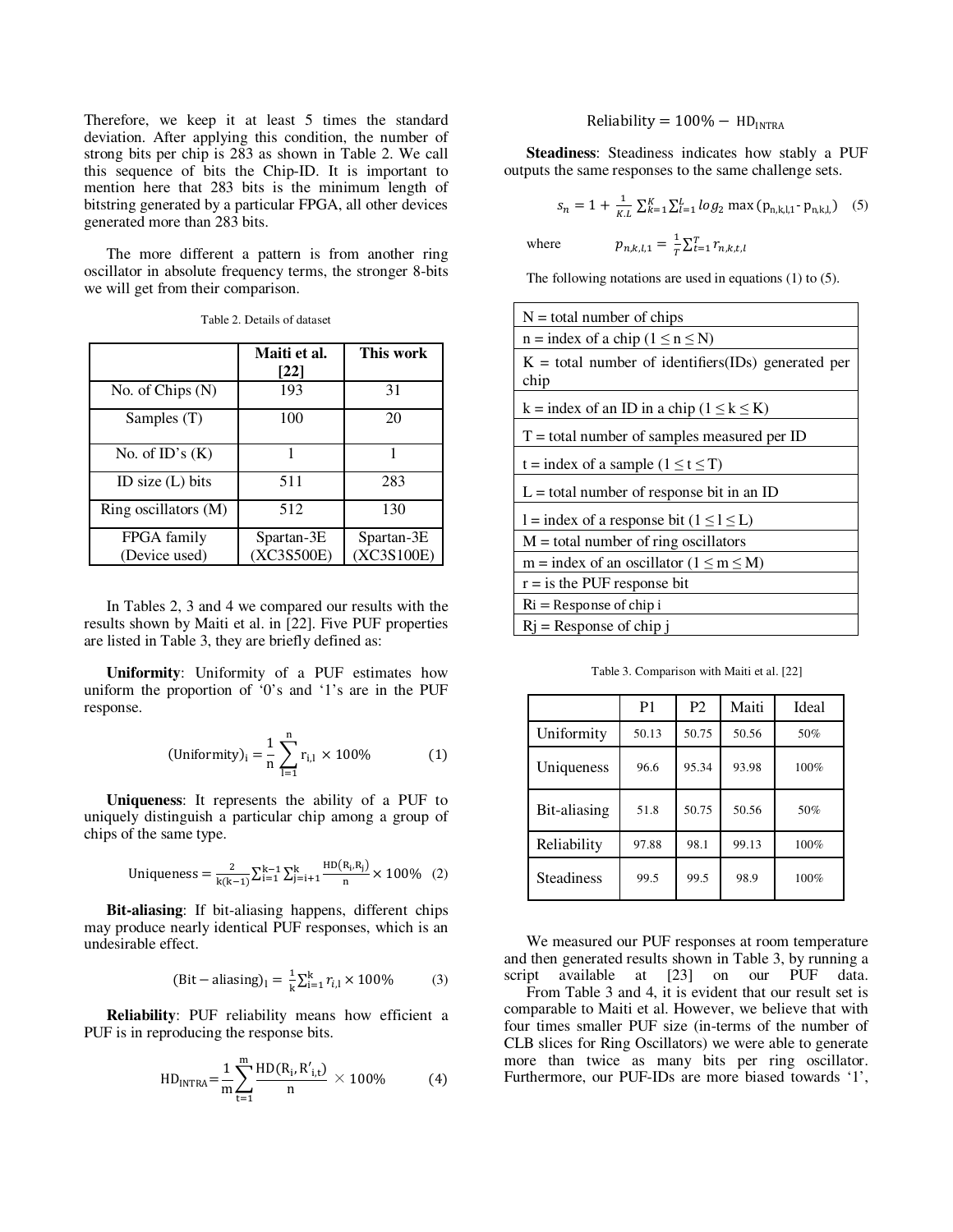resulting in Uniformity greater than ideal by 0.13%. All the five PUF properties are thoroughly explained in [22].

|                                                           | This<br>work<br>(P1) | This<br>work<br>(P2) | Maiti et<br>al. $[11]$ |
|-----------------------------------------------------------|----------------------|----------------------|------------------------|
| Number of ring<br>oscillators [A]                         | 130                  | 130                  | 512                    |
| Average<br>Independent,<br>strong response<br>$bits^*[B]$ | 283                  | 318                  | 511                    |
| <b>Bits per Ring</b>                                      | 2.17                 | 2.44                 | $\sim$ 1               |

Table 4. Properties of independent strong bits

\*strong bit = When the  $\Delta f \ge 150kHz$ . [Average of 31 Chips Frequency ≈ 165MHz]

# VII. FREQUENCY ANALYSIS

To show the extent of randomness offered by the chip under test and extracted by our design, we analyzed the frequencies of all rings under all configurations.

The frequencies of all 31 chips are shown in Fig. 9. Each frequency is an average of all 1040 frequencies generated by ROs of a given chip. Each ring generates 8 different frequencies and there are 130 rings in total.

The standard deviation in the frequency of 1040 points per chip is shown in Fig. 10.



Figure 9. Average frequency of all ring oscillators located on each board

The average frequency of each ring oscillator averaged over all boards is shown in Fig. 11. Each point in this figure is the average of (8 frequencies \* 31 boards) = 248 frequencies. From Fig. 11, it is evident that the highest peaks in the frequency occur at the central part of the chip. While the lowest frequencies occur at the edges. Our PUF layout is not placed at the center of the chip as explained in section IV, therefore in Fig. 11 the highest peaks seem off the center.



Figure 10. Average standard deviation in frequency of 1040 points per board



oscillators depending on CLB locations

# **Systematic and Manufacturing Variation**

The frequency of any ring oscillator consists of both systematic variation and manufacturing process variation. For PUF statistical and qualitative analysis we need to decompose these variations into within-die and die-to-die variations.

## **Decomposition Methodology**

With the introduction of programmable delay lines, we were able to generate eight different frequencies from a single ring oscillator. Therefore we had 1040 total frequencies for 130 ring oscillators. We analyzed 130 rings that make the rectangle shown in Fig. 2 at the central part of the chip. This rectangle is a matrix of 13x10 ring oscillators. We laid these 1040 frequencies in the form of a matrix with 13 rows and 80 columns. Any point in this matrix is denoted by  $F(x,y)$ , where x ranges from 0 to 79 and y ranges from 0 to 12, i.e., each row contains 80 frequencies from 10 ring oscillators. Other dimensions could also be employed for this experiment.  $F(0,0)$  is the frequency of ring oscillator 0, with LUT\_input configuration equal to '000'. We call  $F(0,0)$  as the nominal frequency in our calculations.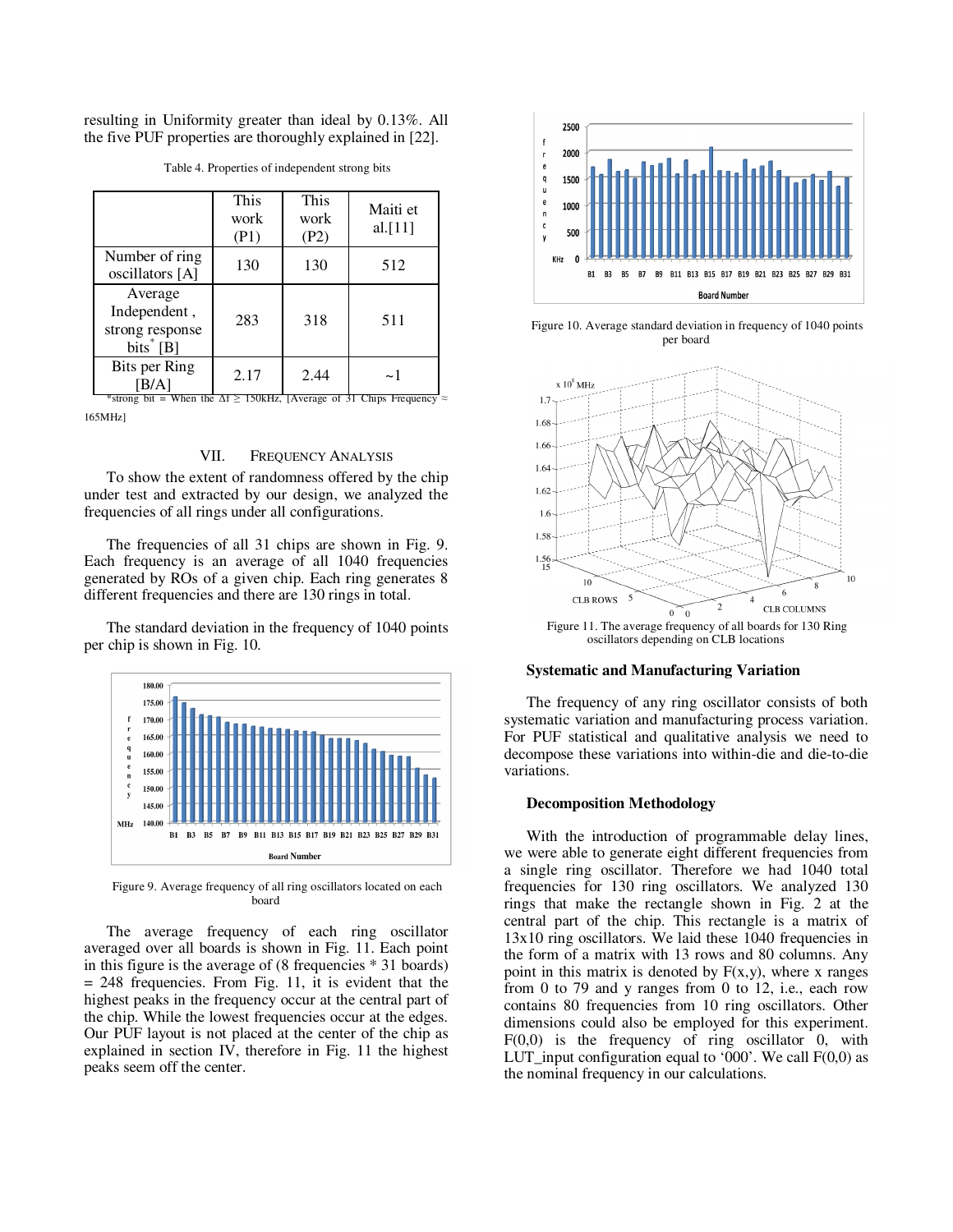We decomposed the frequency of rings into random and systematic variation components. Our decomposition method follows the method explained in [18], as shown in equation (6).

$$
F_{(x,y)} = F_{(0,0)} + R_{\text{WID}} + S_{\text{WID}(x,y)} + S_{\text{D2D}(x,y)} \tag{6}
$$

Here,  $R_{\text{WD}}$  is the random within die variation component, S<sub>WID</sub> is the systematic within die variation component while  $S_{D2D}$  is the systematic die to die variation.

We used Down Sampled Moving Average (DSMA) to extract the random and systematic variation from equation 6. In DSMA we moved the window over 1040 points and we got the average frequency of all the points in a window.

$$
DSMA_{(x,y)} = (2z+1)^{-2} \sum_{i=x-z, j=y-z}^{x+z, y+z} F_{(i,j)} \tag{7}
$$

The window size is 9 with a 3x3 dimension, by setting  $z=1$  in equation (7). We keep  $z = 1$ , because with a big window size we will be averaging too many points, which will suppress the randomness due to programmable delay lines.

$$
DSMA_{(x,y)} = F_{(x,y)} - R_{WID}
$$
 (8)

From equation 7 and 8, we got

$$
R_{\text{WID}} = F_{(x,y)} \cdot \text{DSMA}_{(x,y)} \tag{9}
$$

For 1040 points in total and  $z=1$ , we get 858 random values. We normalized it over  $F_{(0,0)}$  to get the  $R_{\text{WID}}$ variation. It has been shown in Fig 12.



Figure 12. Random within die variation (normalized over F(0,0), shown as a percentage)

Random within die variation has the following properties.

Table 5. Properties of Random with-in die variation normalized over  $F(0,0)$ 

| Mean                      | 0.0       |
|---------------------------|-----------|
| Min                       | $-3.23\%$ |
| Max                       | 2.27%     |
| Peak to Peak              | 5.5%      |
| <b>Standard Deviation</b> | 0.84%     |

The distribution of this randomness is shown in Fig. 13. The distribution of Random within Die variation is plotted using a histogram. It is evident that the plot is centered at 0.0.

We plan to publish our data for 31 boards at :  $\frac{www}{www}$ . cryptography.gmu.edu for independent verification.

#### VIII. CONCLUSION

In this work we presented a novel PUF design, based on ring oscillators, where the programmable delays of FPGA LUTs were used to generate additional bits of an ID. The strength of this design is its ability to generate more than one random frequency per ring oscillator without changing the path of the ring outside LUTs. This solution offers the option to reduce the area requirements of ring oscillator PUFs. To demonstrate the strength of this PUF, it was shown that our design generated more bits per ring oscillator, and these bits are as strong as the ones reported in literature for Configurable Ring Oscillators. The statistical and PUF properties were analysed and were shown to be very strong from a security point of view.



Fig. 13. Distribution of the random within die variation